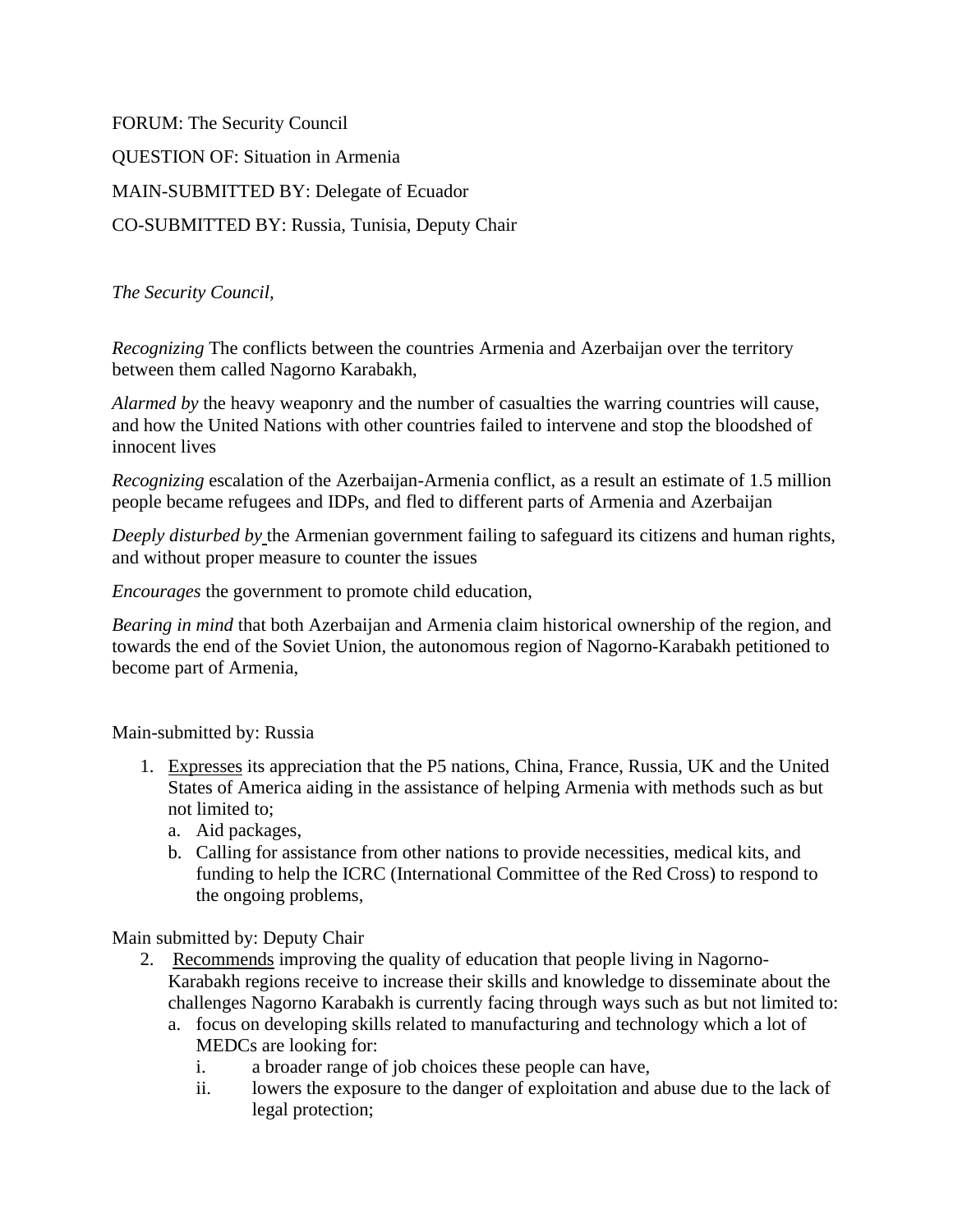- b. hold workshop sessions for skill development and broadening the job prospective,
- c. provide opened access to basic caring systems such as basic education in public schools,

## Main-submitted by: Deputy Chair

- 3. Calls for the World Health Organization (WHO) to collaborate with local authorities and relevant NGOs to protect the wellbeing alongside the physical and mental health of civilians in the conflict-affected areas in ways such as but not limited to:
	- a. Asks the WHO and relevant NGOs such as Doctors Without Borders (MSF) to provide personal hygiene products, medical equipment, and other medical resources to the region, and monitor and assist with the distribution of these resources so ensure that they are distributed appropriately and effectively such as but not limited to:
		- i. Vaccines to prevent infectious diseases,
		- ii. Necessary medications and treatments,
		- iii. Access to medical personnel;
	- b. Request local authorities to roll out a personal hygiene campaign, so that personal hygiene knowledge, COVID-19 awareness, basic medical knowledge, and access to personal hygiene equipment may be accessible to people living in the Nagorno-Karabakh region in ways such as but not limited to:
		- i. Request the local authorities to implement a multimedia informational campaign,
		- ii. Send experts from the WHO to the Nagorno-Karabakh region to evaluate the current hygienic and medical development of the region,
		- iii. Asks the WHO and relevant NGOs to send in certified psychiatrist to set up clinics in the Nagorno-Karabakh region in the effort to ensure mental health
	- c. The Red Cross, to dispatch doctors, nurses and send necessary medical equipment to help aid and cure the civilians that are injured due to acts of terror;
	- d. UNICEF, to collect funds and financial donations that are going to be utilized to purchase various basic medical equipment such as but not limited to:
		- i. Blood pressure monitors,
		- ii. Blood test kits,
		- iii. Surgical equipment;

## Main-submitted by: Deputy Chair

- 4. Calls for international humanitarian relief efforts by NGOs, UN organizations and foreign nations to have safe and unimpededly access to the Nagorno-Karabakh region following the principles of international humanitarian laws in ways such as but not limited to:
	- a) Utilizing the assets, personnel, and experience of the United Nations Office for the Coordination of Humanitarian Affairs (OCHA) in cooperation with local authorities